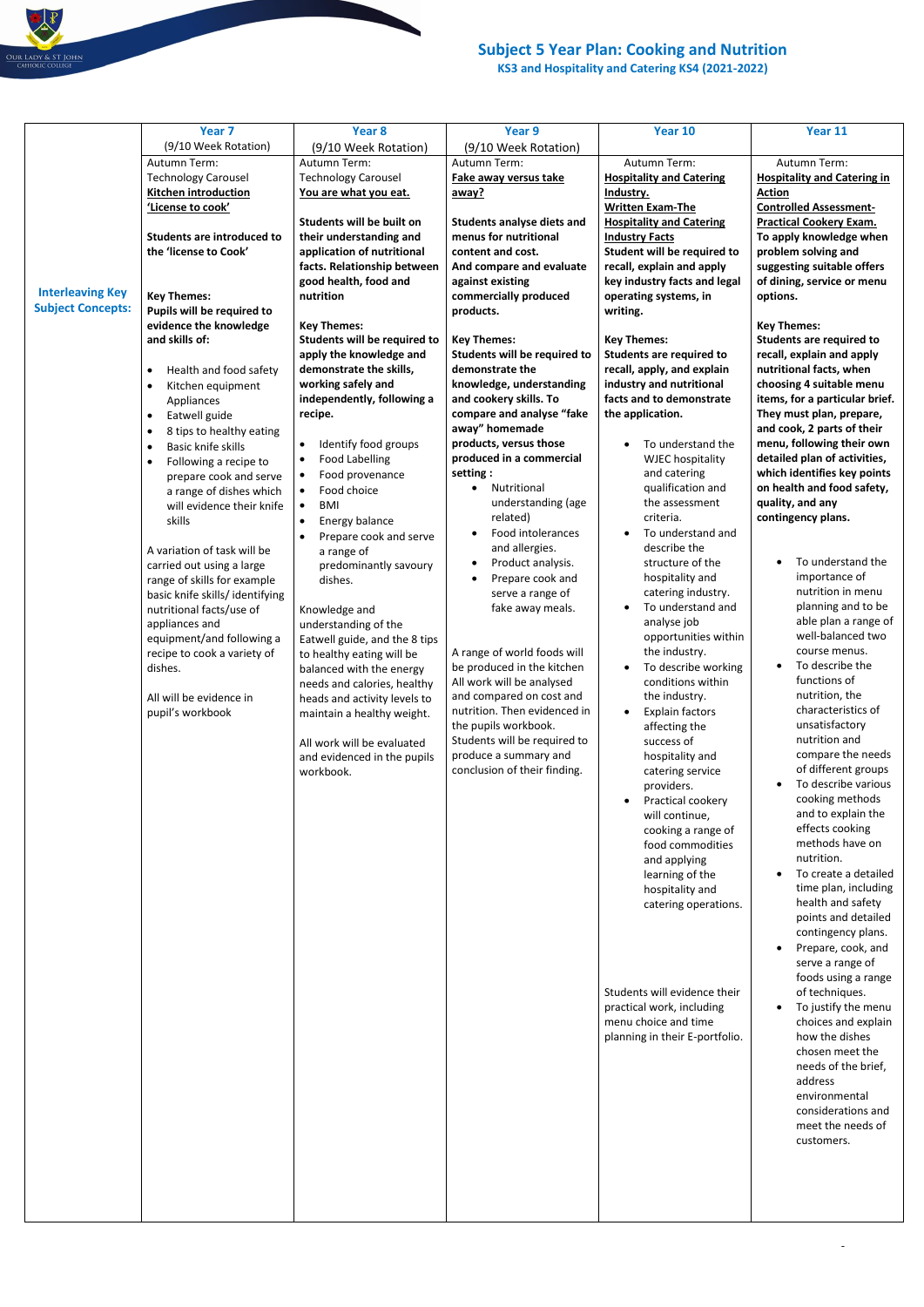

## **Subject 5 Year Plan: Cooking and Nutrition**

**KS3 and Hospitality and Catering KS4 (2021-2022)**

-

|  | <b>Assessment:</b>                                                                                                                                              | <b>Assessment:</b>                                                                                                                                                                                                         | <b>Assessment:</b>                                                                                                                                                                                          | <b>Assessment:</b>                                                                                                                                                                                                                                                                                                                                                                                                                                                                                                       | Students will evidence their<br>practical work, including<br>menu choice and time<br>planning in their E-portfolio.<br><b>Assessment:</b>                                                                                                                                                                                                                                                                                                                                                                                                                                                                                  |
|--|-----------------------------------------------------------------------------------------------------------------------------------------------------------------|----------------------------------------------------------------------------------------------------------------------------------------------------------------------------------------------------------------------------|-------------------------------------------------------------------------------------------------------------------------------------------------------------------------------------------------------------|--------------------------------------------------------------------------------------------------------------------------------------------------------------------------------------------------------------------------------------------------------------------------------------------------------------------------------------------------------------------------------------------------------------------------------------------------------------------------------------------------------------------------|----------------------------------------------------------------------------------------------------------------------------------------------------------------------------------------------------------------------------------------------------------------------------------------------------------------------------------------------------------------------------------------------------------------------------------------------------------------------------------------------------------------------------------------------------------------------------------------------------------------------------|
|  | <b>Baseline Test</b><br>$\bullet$<br>Peer assessment<br>$\bullet$<br>Summative written test<br>$\bullet$<br>Teacher observation<br>$\bullet$<br>and assessment. | <b>Baseline Test</b><br>$\bullet$<br>Student self-evaluation.<br>Final product evidenced<br>$\bullet$<br>in workbook.<br>Summative written test<br>$\bullet$<br><b>Teacher observation</b><br>$\bullet$<br>and assessment. | <b>Baseline Test</b><br>$\bullet$<br>Product analysis<br>$\bullet$<br>Final product evidenced<br>$\bullet$<br>in workbook.<br>Summative written test<br>$\bullet$<br>Teacher observation<br>and assessment. | <b>Baseline Test</b><br>$\bullet$<br>E-Portfolio<br>$\bullet$<br>Summative written test<br>$\bullet$<br>$(PPE)$ .<br>Summative final written<br>$\bullet$<br>exam.<br>Teacher observation<br>$\bullet$<br>and assessment.                                                                                                                                                                                                                                                                                                | <b>Baseline Test</b><br>E-Portfolio<br>Completion of<br>$\bullet$<br>coursework.<br>Teacher observation<br>$\bullet$<br>and assessment.                                                                                                                                                                                                                                                                                                                                                                                                                                                                                    |
|  |                                                                                                                                                                 |                                                                                                                                                                                                                            |                                                                                                                                                                                                             | <b>Spring Term:</b><br><b>Written Exam-The</b><br><b>Hospitality and Catering</b><br><b>Industry Facts</b><br>Student will be required to<br>recall, explain and apply<br>key industry facts and legal<br>operating systems, in<br>writing.<br><b>Key Themes:</b><br><b>Students are required to</b><br>recall, apply, and explain<br>industry and nutritional<br>facts and to demonstrate<br>the application.                                                                                                           | Spring Term:<br><b>Hospitality and Catering</b><br><b>Controlled Assessment</b><br>Recall, explain and apply<br>nutritional facts, when<br>choosing a menu. They<br>must plan, prepare, and<br>cook their menu, following<br>their own detailed plan of<br>activities, which identifies<br>key points on health and<br>food safety, quality, and<br>any contingency plans.<br><b>Students must then</b><br>prepare cook and serve the<br>dishes chosen.                                                                                                                                                                    |
|  |                                                                                                                                                                 |                                                                                                                                                                                                                            |                                                                                                                                                                                                             | To understand and<br>describe how<br>hospitality and<br>catering providers<br>meet healthy and<br>food safety<br>requirements.<br>To know how food<br>can cause ill health<br>and explain how to<br>keep food safe to<br>eat.<br>Practical cookery<br>٠<br>will continue,<br>cooking a range of<br>food commodities<br>and applying<br>learning of the<br>hospitality and<br>catering operations.<br>Students will evidence their<br>practical work, including<br>menu choice and time<br>planning in their E-portfolio. | <b>Key Themes:</b><br><b>Students are required to</b><br>recall, apply and explain<br>industry and nutritional<br>facts and to demonstrate<br>there application.<br>Plan a range of well-<br>balanced two<br>course menus.<br>Justify those menu<br>$\bullet$<br>choices.<br>Explain the<br>nutritional content.<br>Create a detailed<br>$\bullet$<br>time plan.<br>Prepare, cook, and<br>$\bullet$<br>serve a range of<br>foods using a range<br>of techniques.<br>Food presentation.<br>$\bullet$<br>Students will evidence their<br>practical work, including<br>menu choice and time<br>planning in their E-portfolio. |
|  |                                                                                                                                                                 |                                                                                                                                                                                                                            |                                                                                                                                                                                                             | <b>Assessment:</b><br><b>Baseline Test</b><br>$\bullet$<br>E-Portfolio<br>$\bullet$<br>Summative written test<br>$\bullet$<br>(PPE).Jan                                                                                                                                                                                                                                                                                                                                                                                  | <b>Assessment:</b><br><b>Baseline Test</b><br>E-Portfolio<br>$\bullet$<br>Teacher observation<br>and assessment.                                                                                                                                                                                                                                                                                                                                                                                                                                                                                                           |